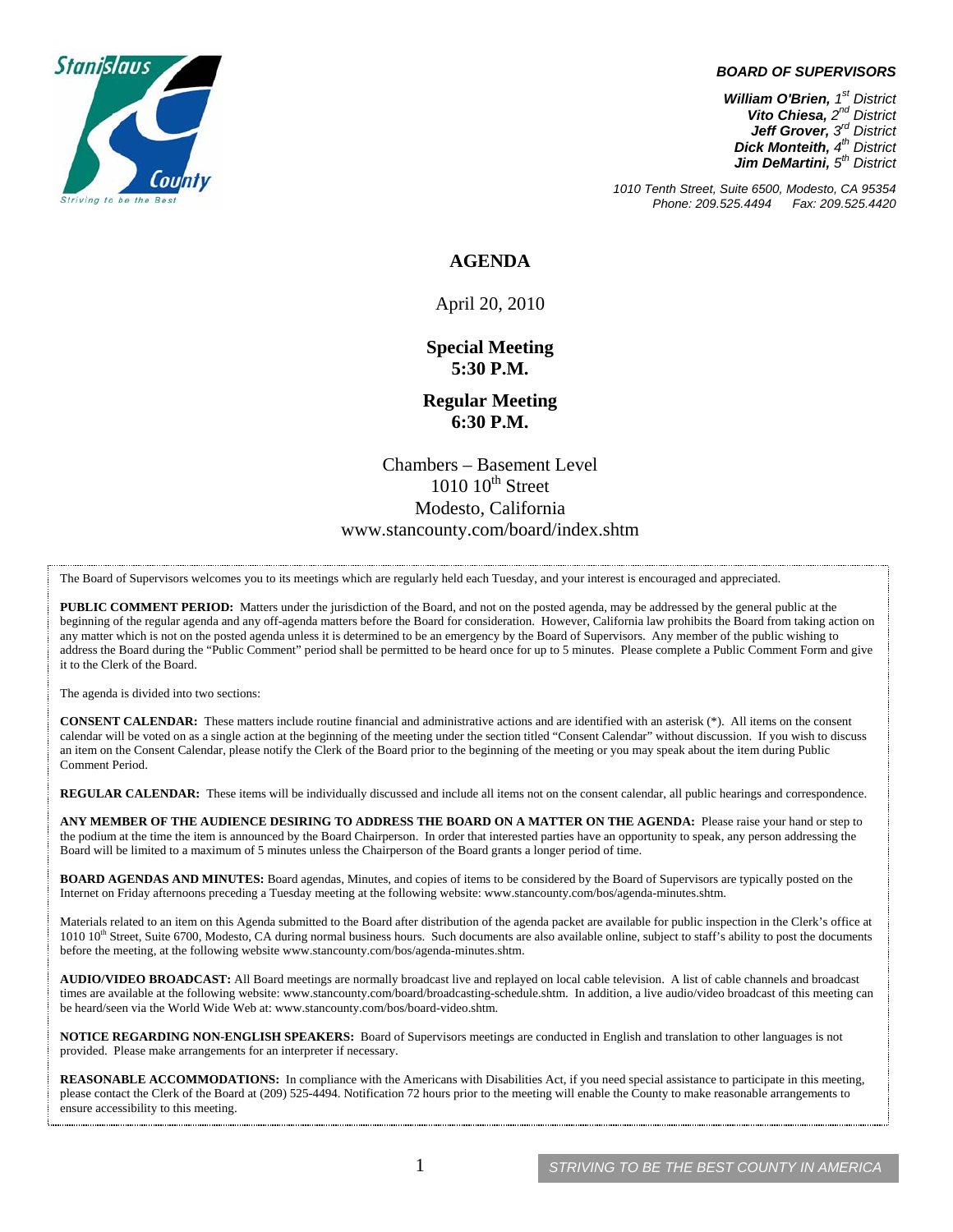# **Special Meeting 5:30 P.M.**

I. Closed Session: Conference with Labor Negotiator - Agency Negotiator: Richard Robinson. Labor Organizations: Committee of Interns and Residents (CAIR/CIR) and Deputy Sheriffs' Association (DSA). Government Code Section 54957.6.

# **Regular Meeting 6:30 P.M.**

- II. Pledge of Allegiance to the Flag
- III. Moment of Silence for Stanislaus County Community Services Agency Employee Chue Yang
- IV. Presentation: April 2010 as Child Abuse Prevention Month and Child Abuse Prevention Council Art Contest Winners
- V. Public Comment Period
- VI. Consent Calendar

## VII. Agenda Items

- A. Miscellaneous
- \* 1. Approval of the Minutes for April 6, 2010 ([View Item\)](http://www.stancounty.com/bos/minutes/2010/min04-06-10.pdf)
- \* 2. Approval to Set a Public Hearing on May 4, 2010, at 9:15 a.m., to Consider an Appeal of the Planning Commission's Denial of Use Permit Application No. 2009-06 - Los Artistas Night Club ([View Item\)](http://www.stancounty.com/bos/agenda/2010/20100420/A02.pdf)
- \* 3. Acceptance of the Resignation of Charles Grom from the Stanislaus County Mental Health Board ([View Item\)](http://www.stancounty.com/bos/agenda/2010/20100420/A03.pdf)
- \* 4. Approval to Proclaim:
	- a. May 2010 as Asthma Awareness Month in Stanislaus County ([View Item\)](http://www.stancounty.com/bos/agenda/2010/20100420/A04a.pdf)
	- b. May 2010 as Older Americans Month in Stanislaus County ([View Item\)](http://www.stancounty.com/bos/agenda/2010/20100420/A04b.pdf)
	- c. April 18-24, 2010 as Stanislaus County Volunteer Week ([View Item\)](http://www.stancounty.com/bos/agenda/2010/20100420/A04c.pdf)
- B. Chief Executive Office
- \* 1. Approval to Adopt the Recommendation of the Nuisance Abatement Hearing Board Regarding Case No. 782009-ABT at 6155 Foote Road, Ceres, California and Barnhart Road, Ceres, California – Agricultural Commissioner ([View Item\)](http://www.stancounty.com/bos/agenda/2010/20100420/B01.pdf)
- \* 2. Approval of Area Agency on Aging Fiscal Year 2010-2011 Planning and Service Area (PSA) Plan Update – Aging and Veterans Services ([View Item\)](http://www.stancounty.com/bos/agenda/2010/20100420/B02.pdf)
- \* 3. Approval of the Allocation for Highway Property Rental Revenue of \$16,168.56 Auditor-Controller ([View Item\)](http://www.stancounty.com/bos/agenda/2010/20100420/B03.pdf)
- \* 4. Approval of a 60 Day Non-Compensable Time Extension to Premises System, Inc. for the Improvements and Upgrades to the Electronic Security and Fire Alarm Systems at the Juvenile Justice Center – Chief Executive Office ([View Item\)](http://www.stancounty.com/bos/agenda/2010/20100420/B04.pdf)
- \* 5. Approval to Proceed with the Non-Potable Water Well Project at Wincanton, Segesta, and Murphy Parks Located Within County Service Area 10 in Salida and Related Actions – Parks and Recreation ([View Item\)](http://www.stancounty.com/bos/agenda/2010/20100420/B05.pdf)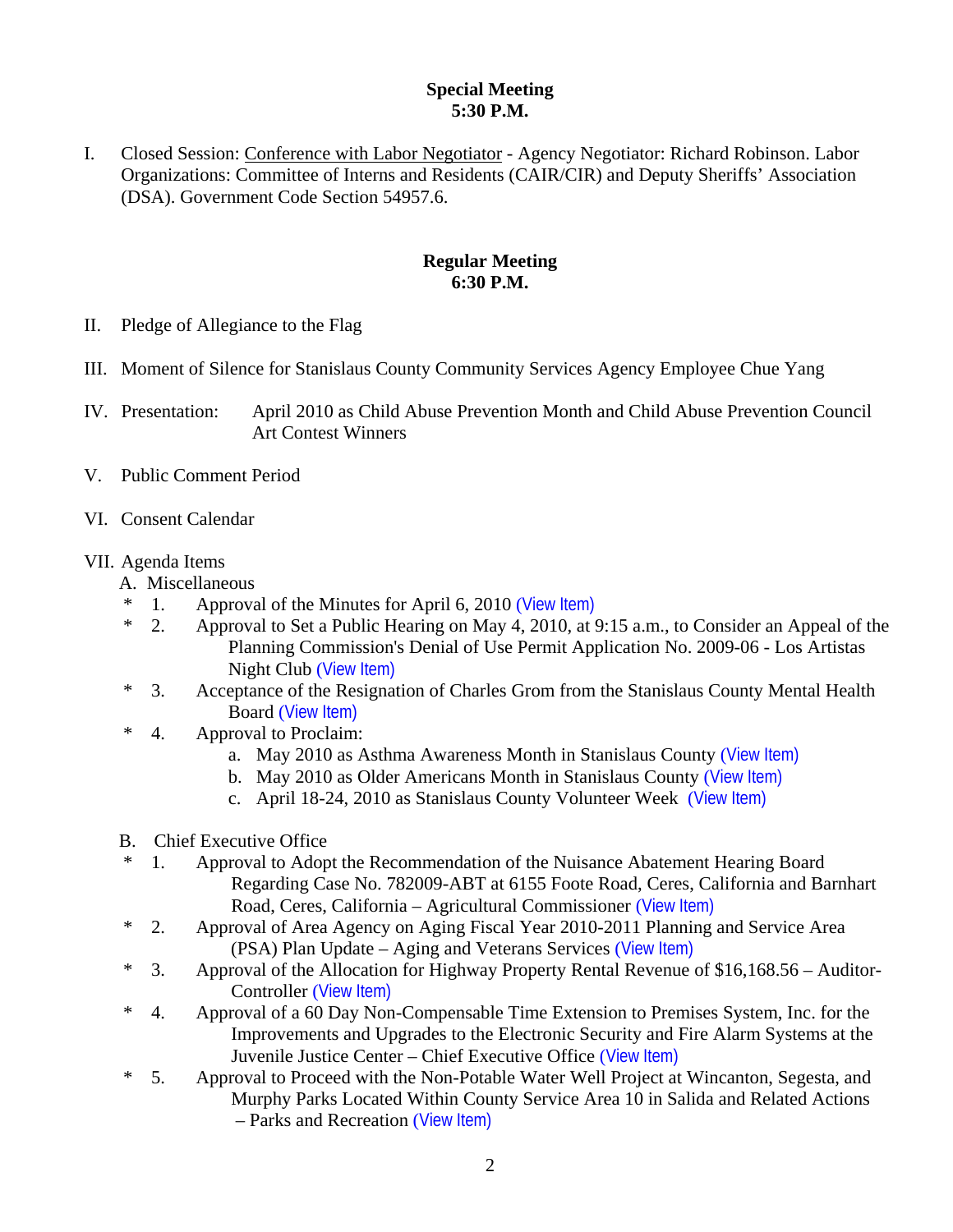- \* 6. Approval for the Christian Service Brigade and Calvary Baptist Church to Have Exclusive Use of the Kiwanis Camp for Their Father/Son Overnight Camp-Out Beginning April 23, 2010, and Ending April 25, 2010 and Waiver of Fees for Exclusive Use – Parks and Recreation ([View Item\)](http://www.stancounty.com/bos/agenda/2010/20100420/B06.pdf)
- \* 7. Approval of Stanislaus County Deferred Compensation Committee Charter and Investment Policy Statement – Chief Executive Office-Risk Management ([View Item\)](http://www.stancounty.com/bos/agenda/2010/20100420/B07.pdf)
- \* 8. Approval to Purchase Equipment for the New Animal Services Facility as a Result of the Request for Proposal Process for Veterinary Services Equipment for the Exclusive Use of the County Veterinarian Treating Animals in the New Shelter Consistent with the Previously Adopted and Approved Project Budget and Related Actions – Chief Executive Office ([View Item\)](http://www.stancounty.com/bos/agenda/2010/20100420/B08.pdf)
- \* 9. Approval of the Agreement for the Sheriff to Retire One Canine from the Sheriff's Department Narcotics Canine Unit – Sheriff ([View Item\)](http://www.stancounty.com/bos/agenda/2010/20100420/B09.pdf)
- \* 10. Authorization for the Sheriff to Apply for and Accept California Department of Boating and Waterways Boat Grant Funding – Sheriff ([View Item\)](http://www.stancounty.com/bos/agenda/2010/20100420/B10.pdf)
- \* 11. Approval to Submit and Adopt a Resolution for a Law Enforcement Grant from the California State Parks Off-Highway Vehicle (OHV) Grant Program to Enhance Emergency Response and Safety for the County's Off-Highway Vehicle Parks – Sheriff ([View Item\)](http://www.stancounty.com/bos/agenda/2010/20100420/B11.pdf)
- C. Department of Public Works
- \* 1. Approval to Consider and Adopt a Resolution of Necessity to Acquire Real Property or Interest in Real Property by Eminent Domain for the State Route 219 Widening Project, Parcel Owner M & B Bruno Family, L.P., a California Limited Partnership, APN: 046- 006-004, 10-Sta-219-KP 7.8, Parcel 15657 ([View Item\)](http://www.stancounty.com/bos/agenda/2010/20100420/C01.pdf)
- \* 2. Approval to Award the Construction Contract for the Modesto & Empire Traction Co. (ME&T) Railroad Crossing at Mariposa Road Improvement Project, Federal Aid Project STPLR-7500 (078) and Federal Service Contract No: 75LX078 to George Reed, Inc. of Modesto, California ([View Item\)](http://www.stancounty.com/bos/agenda/2010/20100420/C02.pdf)
- D. Department of Planning and Community Development
- E. County Counsel

# VIII.Scheduled Matters

- 6:35 p.m. Public Hearing to Consider Planning Commission's Recommendation for Approval of General Plan Amendment No. 2009-04, Housing Element - Planning and Community Development ([View Item\)](http://www.stancounty.com/bos/agenda/2010/20100420/PH635.pdf)
- 6:40 p.m. Public Hearing to Consider Planning Commission's Recommendation for Approval of General Plan Amendment No. 2009-01 and Rezone Application No. 2009-02, Derrel's Mini Storage, a Request to Amend the General Plan Designation of a 7.37 Acre Parcel from Agriculture to Planned Development and Rezone from A-2-40 (General Agriculture) to PD (Planned Development) on Property Located at 5019 Tunson Road, near the northwest corner of Kiernan Avenue and Tunson Road, in the Modesto Area - Planning and Community Development ([View Item\)](http://www.stancounty.com/bos/agenda/2010/20100420/PH640.pdf)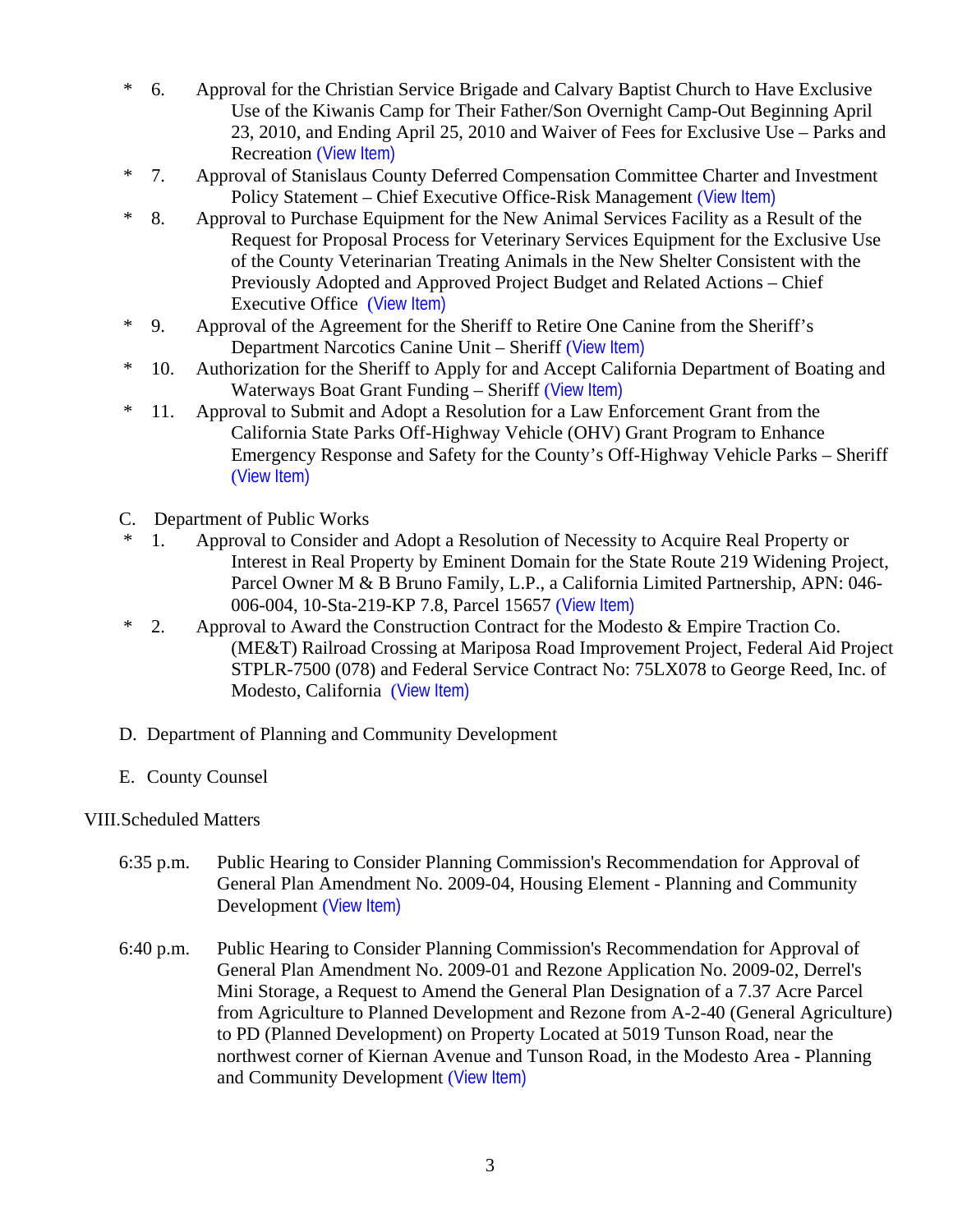- 6:45 p.m. Public Hearing to Consider Planning Commission's Recommendation for Approval of Rezone Application No. 2009-04, Bronco Wine Co., a Request to Rezone a Parcel from A-2-40 (General Agriculture) to PD (Planned Development) on Property Located at 800 E. Keyes Road, at the Southeast Corner of E. Keyes and Bystrum Roads, in the Ceres Area - Planning and Community Development ([View Item\)](http://www.stancounty.com/bos/agenda/2010/20100420/PH645.pdf)
- 6:50 p.m. Public Hearing to Consider an Appeal of the Stanislaus County Planning Commission's Decision of Denial for Use Permit Application No. 2009-10, Catholic Cemetery Dakota Avenue, a Request to Develop a Cemetery in 4 Phases on a 25.33-Acre Parcel in the A-2- 40 (General Agriculture) Zoning District, Located on the East Side of Dakota Avenue, West of Highway 99, North of Beckwith Road, in the Northwest Modesto Area - Planning and Community Development ([View Item\)](http://www.stancounty.com/bos/agenda/2010/20100420/PH650.pdf)

# IX. Correspondence

- 1. This Board has received a letter from Western Center on Law and Poverty regarding proposed interim return to pre-September 2009 funding levels for Stanislaus County's Medically Indigent Adults Program (MIA). ([View Item\)](http://www.stancounty.com/bos/agenda/2010/20100420/Corr01.pdf) (Recommendation: Refer to County Counsel.)
- 2. This Board has received a letter from Stellar Relay regarding their plans to layoff 147 employees effective June 1, 2010, at its Salida facility on 5226 Pirrone Court in Salida, CA per the Worker Adjustment and Retraining Notification (WARN) Act. ([View Item\)](http://www.stancounty.com/bos/agenda/2010/20100420/Corr02.pdf) (Recommendation: Refer to the Alliance Worknet and the Stanislaus Economic Development and Workforce Alliance.)
- 3. This Board has received a letter from the California Department of Toxic Substances Control regarding an environmental investigation and cleanup of the Proposed Special Education and Alternative Education School located at 513 and 673 Walnut Avenue in Patterson, CA; and, also included is a Community Survey. ([View Item\)](http://www.stancounty.com/bos/agenda/2010/20100420/Corr03.pdf) (Recommendation: Refer to the Department of Environmental Resources.)
- 4. This Board has received a letter from the U.S. Department of Housing and Urban Development regarding the use of Neighborhood Stabilization Program formula funds. ([View Item\)](http://www.stancounty.com/bos/agenda/2010/20100420/Corr04.pdf) (Recommendation: Refer to the Department of Planning and Community Development.)
- 5. This Board has received a letter from the City of Newman regarding the Proposed 2010 Amendment to the Redevelopment Plan for the Newman Redevelopment Project. ([View Item\)](http://www.stancounty.com/bos/agenda/2010/20100420/Corr05.pdf) (Recommendation: Refer to the Department of Planning and Community Development.)
- 6. This Board has received two letters from the State Water Resources Control Board, Division of Water Rights, regarding Petition for Temporary Transfer of Water/Water Rights from Garden Highway Mutual Water Company and South Sutter Water District to eight water agencies including Oak Flat Water District in Stanislaus County. ([View Item\)](http://www.stancounty.com/bos/agenda/2010/20100420/Corr06.pdf) (Recommendation: Refer to the Department of Planning and Community Development.)
- 7. This Board has received a letter from the California Department of Toxic Substances Control regarding an environmental investigation that will be conducted at current and former dry cleaners in Modesto; and, also included is a Community Survey. ([View Item\)](http://www.stancounty.com/bos/agenda/2010/20100420/Corr07.pdf) (Recommendation: Refer to the Department of Environmental Resources.)